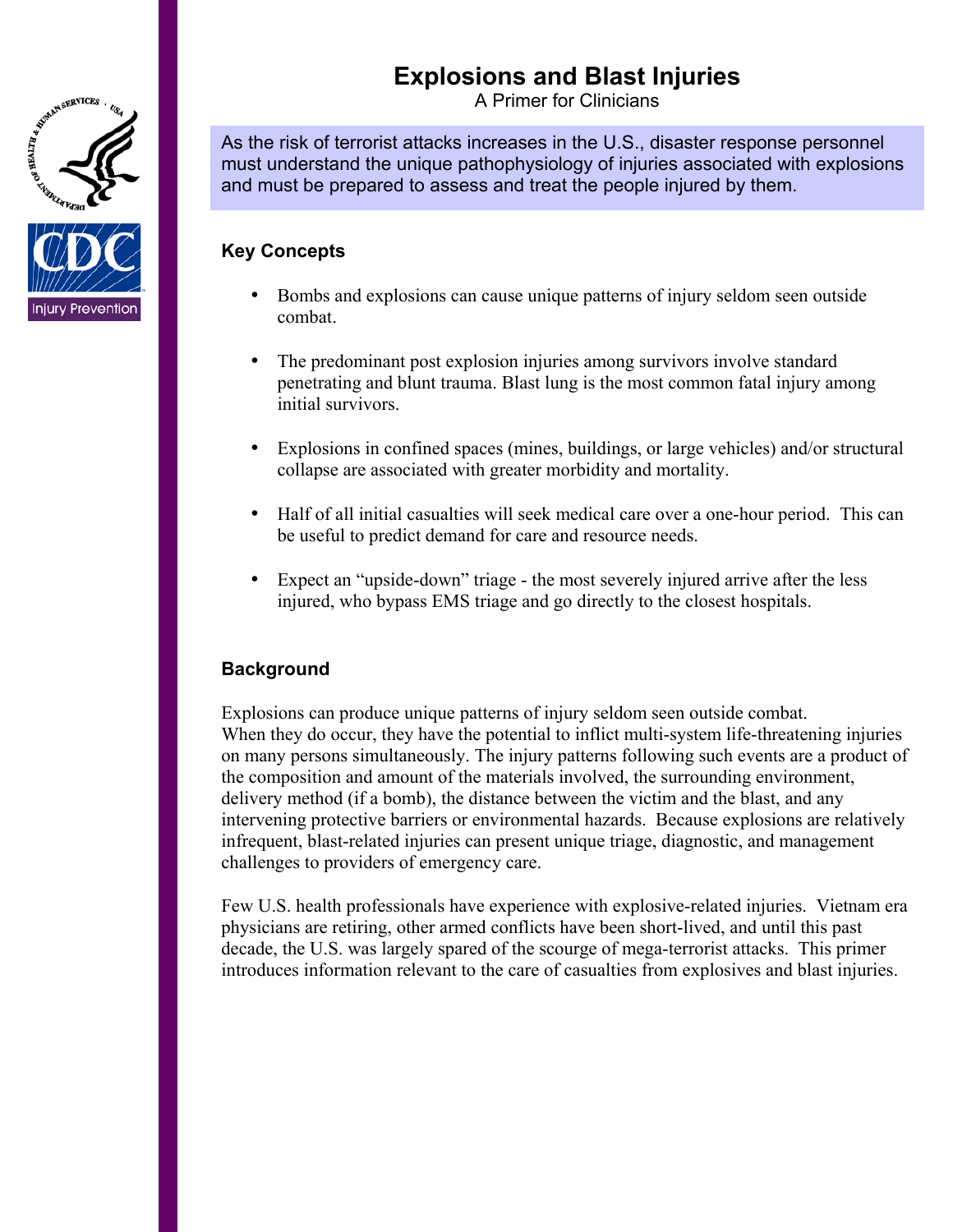



# **Classification of Explosives**

Explosives are categorized as **high-order explosives** (HE) or **low-order explosives** (LE**)**. HE produce a defining supersonic over-pressurization shock wave. Examples of HE include TNT, C-4, Semtex, nitroglycerin, dynamite, and ammonium nitrate fuel oil (ANFO). LE create a subsonic explosion and lack HE's over-pressurization wave. Examples of LE include pipe bombs, gunpowder, and most pure petroleum-based bombs such as Molotov cocktails or aircraft improvised as guided missiles. HE and LE cause different injury patterns.

Explosive and incendiary (fire) bombs are further characterized based on their source. "Manufactured" implies standard military-issued, mass produced, and quality-tested weapons. "Improvised" describes weapons produced in small quantities, or use of a device outside its intended purpose, such as converting a commercial aircraft into a guided missile. Manufactured (military) explosive weapons are exclusively HE-based. Terrorists will use whatever is available – illegally obtained manufactured weapons or improvised explosive devices (also known as "IEDs") that may be composed of HE, LE, or both. Manufactured and improvised bombs cause markedly different injuries.

### **Blast Injuries**

The four basic mechanisms of blast injury are termed as primary, secondary, tertiary, and quaternary (Table 1). "Blast Wave" (primary) refers to the intense over-pressurization impulse created by a detonated HE. Blast injuries are characterized by anatomical and physiological changes from the direct or reflective over-pressurization force impacting the body's surface. The HE "blast wave" (over-pressure component) should be distinguished from "blast wind" (forced super-heated air flow). The latter may be encountered with both HE and LE.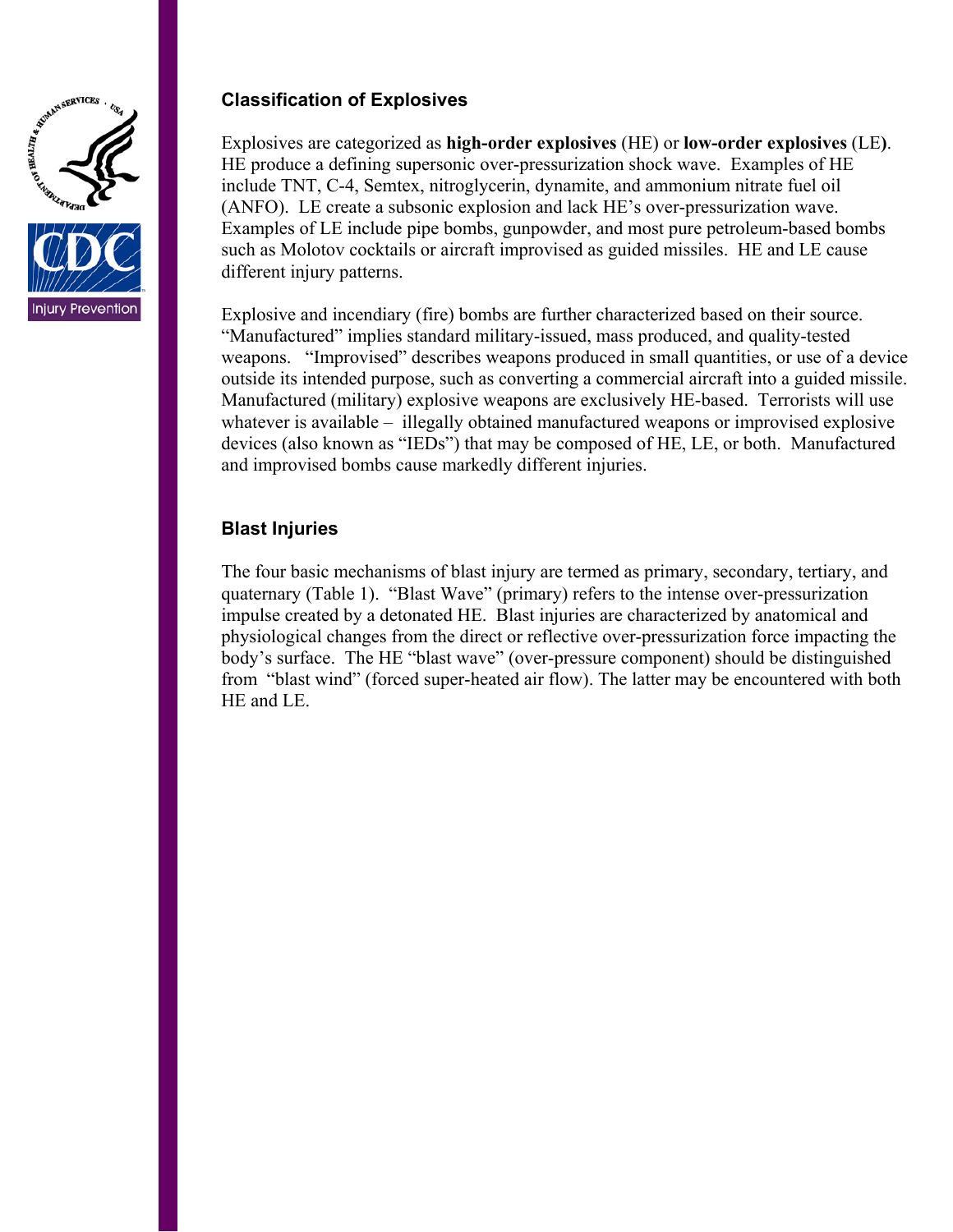



### **Table 1: Mechanisms of Blast Injury**

| <b>Category</b>  | <b>Characteristics</b>                                                                                                                                                                            | <b>Body Part</b><br><b>Affected</b>                                                   | <b>Types of Injuries</b>                                                                                                                                                                                                                                       |
|------------------|---------------------------------------------------------------------------------------------------------------------------------------------------------------------------------------------------|---------------------------------------------------------------------------------------|----------------------------------------------------------------------------------------------------------------------------------------------------------------------------------------------------------------------------------------------------------------|
| Primary          | Unique to HE, results from<br>the impact of the over-<br>pressurization wave with<br>body surfaces.                                                                                               | Gas filled structures<br>are most susceptible<br>- lungs, GI tract, and<br>middle ear | Blast lung (pulmonary<br>barotrauma)<br>- TM rupture and middle ear<br>damage<br>- Abdominal hemorrhage<br>and perforation<br>Globe (eye) rupture<br>Concussion (TBI without<br>physical signs of head<br>injury)                                              |
| <b>Secondary</b> | Results from flying debris<br>and bomb fragments                                                                                                                                                  | Any body part may be- Penetrating ballistic<br>affected                               | (fragmentation) or blunt<br>injuries<br>Eye penetration (can be<br>occult)                                                                                                                                                                                     |
| <b>Tertiary</b>  | <b>Results from individuals</b><br>being thrown by the blast<br>wind                                                                                                                              | affected                                                                              | Any body part may be- Fracture and traumatic<br>amputation<br>Closed and open brain<br>injury                                                                                                                                                                  |
| Quaternary       | All explosion-related<br>injuries, illnesses, or<br>diseases not due to<br>primary, secondary, or<br>tertiary mechanisms.<br>Includes exacerbation or<br>complications of existing<br>conditions. | affected                                                                              | Any body part may be- Burns (flash, partial, and<br>full thickness)<br>Crush injuries<br>Closed and open brain<br>injury<br>- Asthma, COPD, or other<br>breathing problems from<br>dust, smoke, or toxic fumes<br>- Angina<br>- Hyperglycemia,<br>hypertension |

LE are classified differently because they lack the self-defining HE over-pressurization wave. LE's mechanisms of injuries are characterized as due from ballistics (fragmentation), blast wind (not blast wave), and thermal. There is some overlap between LE descriptive mechanisms and HE's Secondary, Tertiary, and Quaternary mechanisms.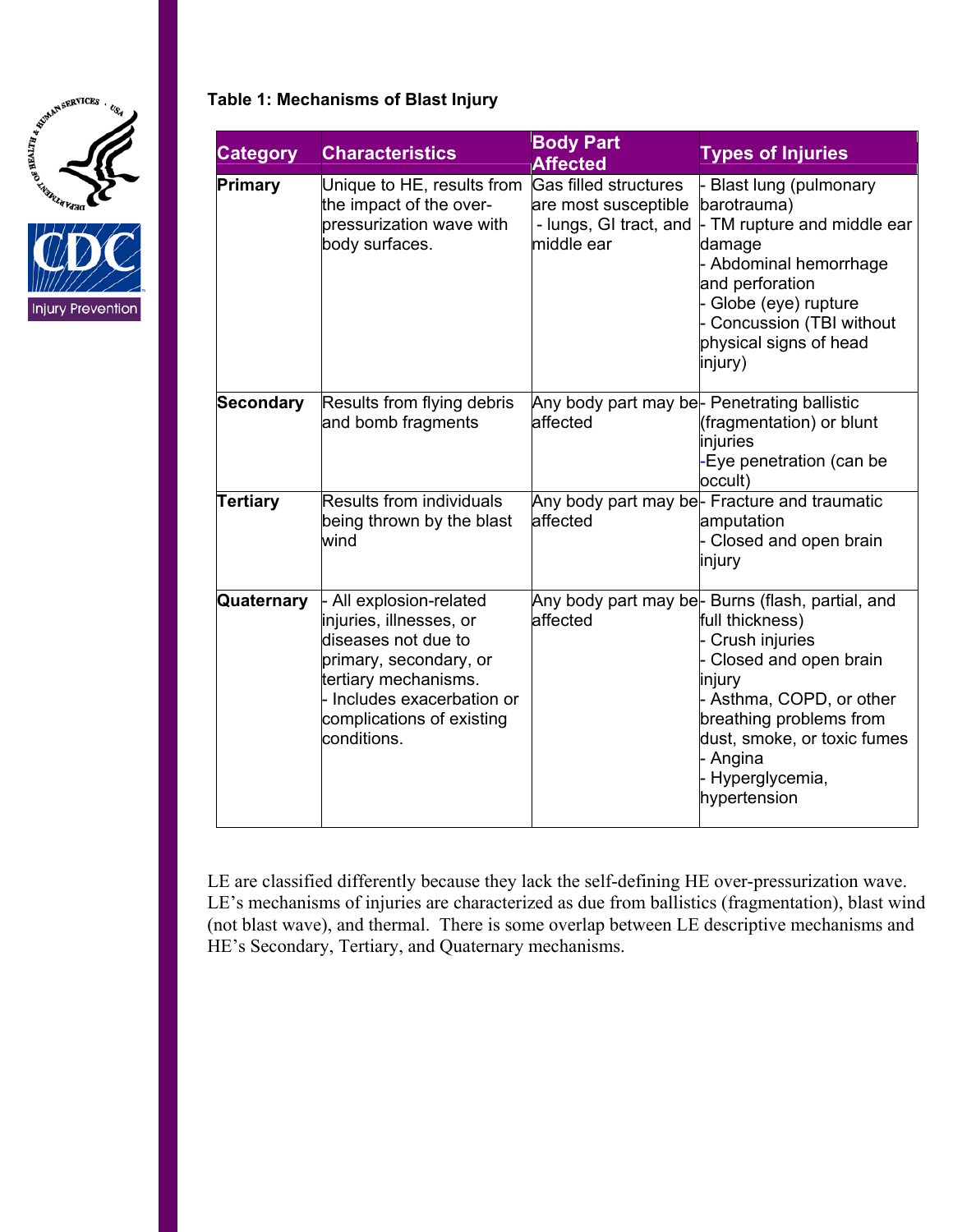



### **Table 2: Overview of Explosive-related Injuries**

| <b>System</b>    | <b>Injury or Condition</b>                                                                                                                                                       |
|------------------|----------------------------------------------------------------------------------------------------------------------------------------------------------------------------------|
| Auditory         | TM rupture, ossicular disruption, cochlear damage, foreign<br>body                                                                                                               |
| Eye, Orbit, Face | Perforated globe, foreign body, air embolism, fractures                                                                                                                          |
| Respiratory      | Blast lung, hemothorax, pneumothorax, pulmonary contusion<br>and hemorrhage, A-V fistulas (source of air embolism), airway<br>epithelial damage, a spiration pneumonitis, sepsis |
| Digestive        | Bowel perforation, hemorrhage, ruptured liver or spleen,<br>sepsis, mesenteric ischemia from air embolism                                                                        |
| Circulatory      | Cardiac contusion, myocardial infarction from air embolism,<br>shock, vasovagal hypotension, peripheral vascular injury, air<br>embolism-induced injury                          |
| CNS injury       | Concussion, closed and open brain injury, stroke, spinal cord<br>injury, air embolism-induced injury                                                                             |
| Renal Injury     | Renal contusion, laceration, acute renal failure due to<br>rhabdomyolysis, hypotension, and hypovolemia                                                                          |
| Extremity injury | Traumatic amputation, fractures, crush injuries, compartment<br>syndrome, burns, cuts, lacerations, acute arterial occlusion,<br>air embolism-induced injury                     |

**Note:** Up to 10% of all blast survivors have significant eye injuries. These injuries involve perforations from high-velocity projectiles, can occur with minimal initial discomfort, and present for care days, weeks, or months after the event. Symptoms include eye pain or irritation, foreign body sensation, altered vision, periorbital swelling or contusions. Findings can include decreased visual acuity, hyphema, globe perforation, subconjunctival hemorrhage, foreign body, or lid lacerations. Liberal referral for ophthalmologic screening is encouraged.

### **Selected Blast Injuries**

#### **Lung Injury**

"Blast lung" is a direct consequence of the HE over-pressurization wave. It is the most common fatal primary blast injury among initial survivors. Signs of blast lung are usually present at the time of initial evaluation, but they have been reported as late as 48 hours after the explosion. Blast lung is characterized by the clinical triad of apnea, bradycardia, and hypotension. Pulmonary injuries vary from scattered petechae to confluent hemorrhages. Blast lung should be suspected for anyone with dyspnea, cough, hemoptysis, or chest pain following blast exposure. Blast lung produces a characteristic "butterfly" pattern on chest X-ray. A chest Xray is recommended for all exposed persons and a prophylactic chest tube (thoracostomy) is recommended before general anesthesia or air transport is indicated if blast lung is suspected.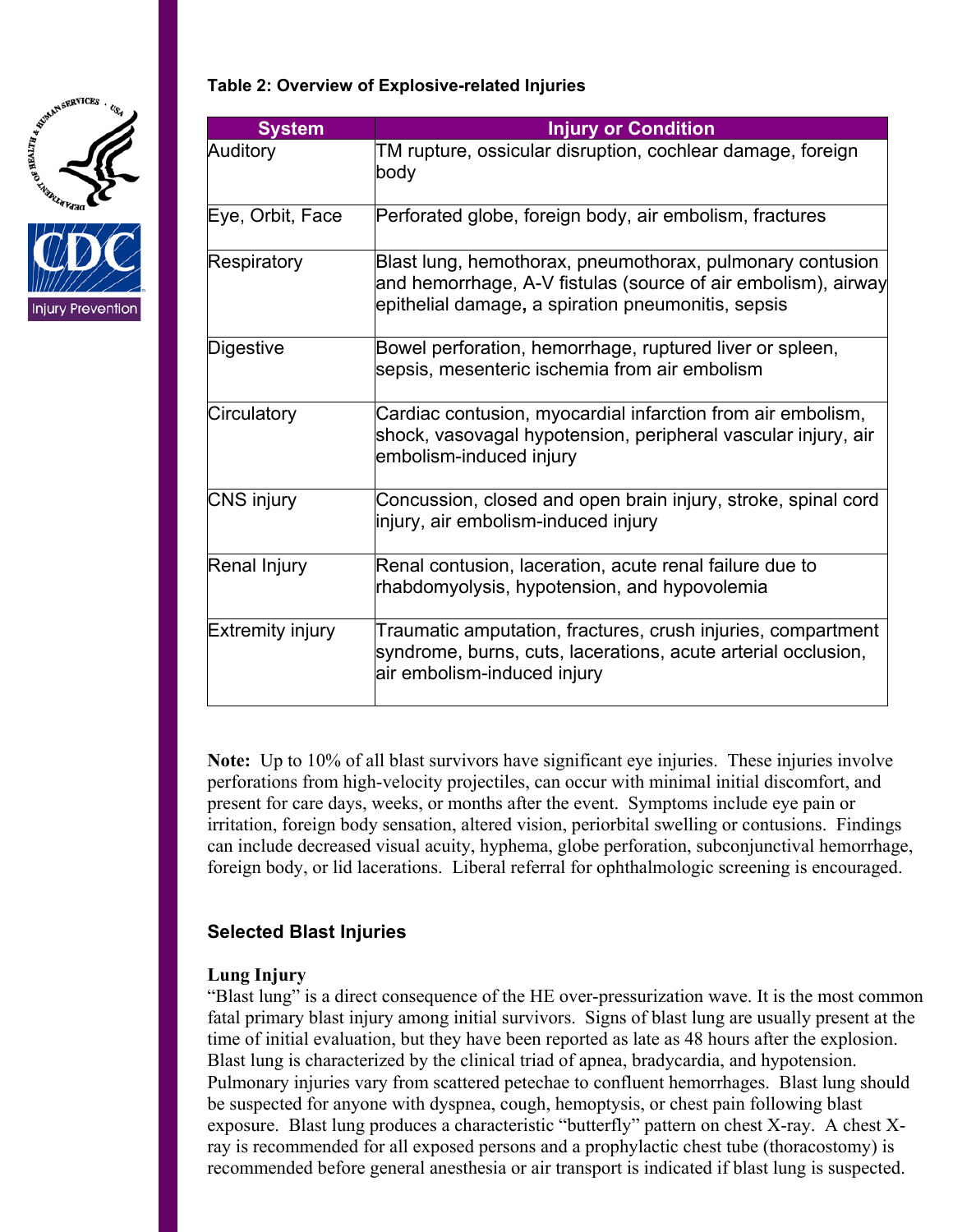



## **Ear Injury**

Primary blast injuries of the auditory system cause significant morbidity, but are easily overlooked. Injury is dependent on the orientation of the ear to the blast. TM perforation is the most common injury to the middle ear. Signs of ear injury are usually present at time of initial evaluation and should be suspected for anyone presenting with hearing loss, tinnitus, otalgia, vertigo, bleeding from the external canal, TM rupture, or mucopurulent otorhea. All patients exposed to blast should have an otologic assessment and audiometry.

### **Abdominal Injury**

Gas-containing sections of the GI tract are most vulnerable to primary blast effect. This can cause immediate bowel perforation, hemorrhage (ranging from small petechiae to large hematomas), mesenteric shear injuries, solid organ lacerations, and testicular rupture. Blast abdominal injury should be suspected in anyone exposed to an explosion with abdominal pain, nausea, vomiting, hematemesis, rectal pain, tenesmus, testicular pain, unexplained hypovolemia, or any findings suggestive of an acute abdomen. Clinical findings may be absent until the onset of complications.

### **Brain Injury**

Primary blast waves can cause concussions or mild traumatic brain injury (MTBI) without a direct blow to the head. Consider the proximity of the victim to the blast particularly when given complaints of headache, fatigue, poor concentration, lethargy, depression, anxiety, insomnia, or other constitutional symptoms. The symptoms of concussion and post traumatic stress disorder can be similar.

# **Emergency Management Options**

- Follow your hospital's and regional disaster system's plan.
- Expect an "upside-down" triage the most severely injured arrive after the less injured, who by-pass EMS triage and go directly to the closest hospitals.
- Double the first hour's casualties for a rough prediction of total "first wave" of casualties.
- Obtain and record details about the nature of the explosion, potential toxic exposures and environmental hazards, and casualty location from police, fire, EMS, ICS Commander, regional EMA, health department, and reliable news sources.
- If structural collapse occurs, expect increased severity and delayed arrival of casualties.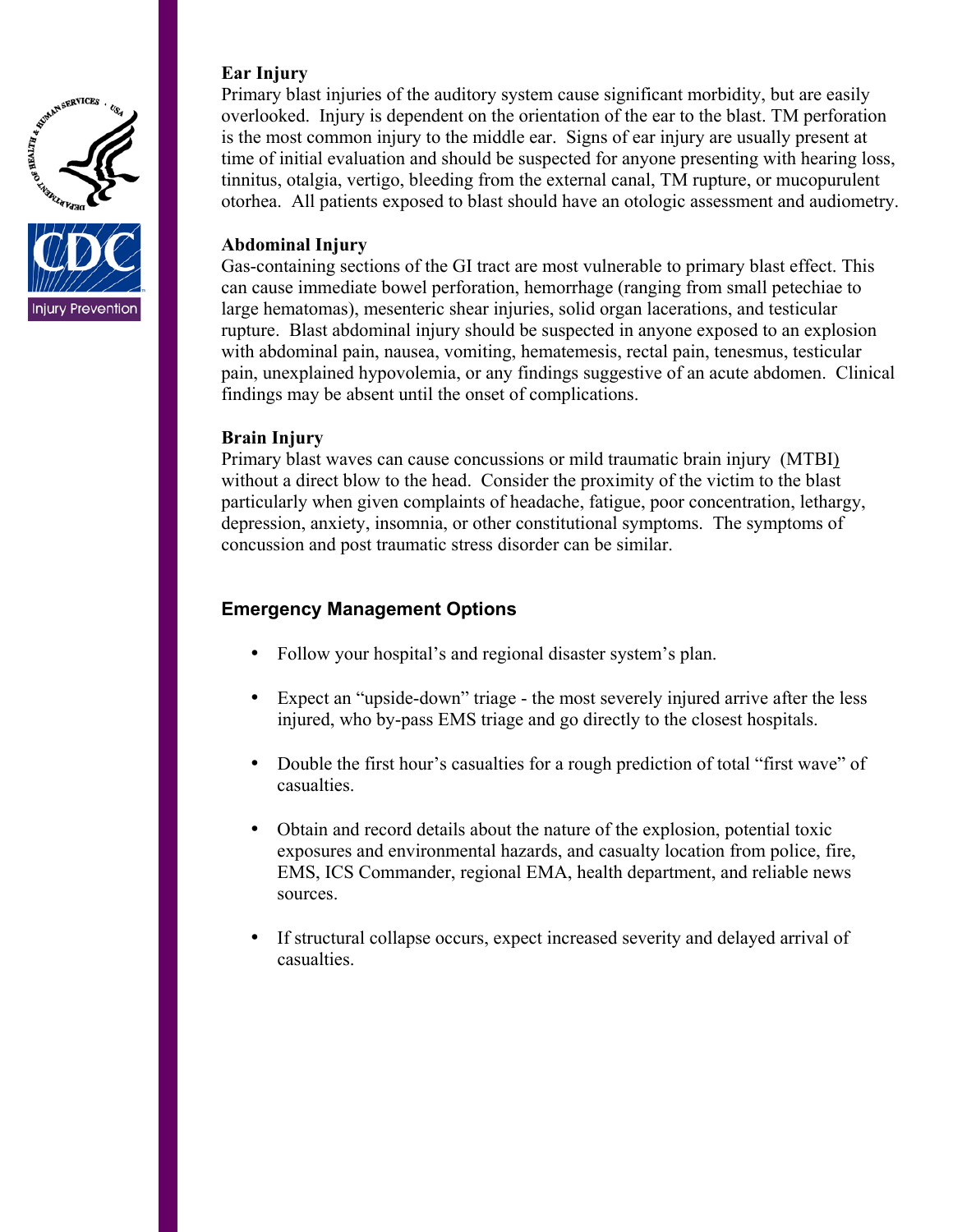

ijury Prevention

### **Medical Management Options**

- Blast injuries are not confined to the battlefield. They should be considered for any victim exposed to an explosive force.
- Clinical signs of blast-related abdominal injuries can be initially silent until signs of acute abdomen or sepsis are advanced.
- Standard penetrating and blunt trauma to any body surface is the most common injury seen among survivors. Primary blast lung and blast abdomen are associated with a high mortality rate. "Blast Lung" is the most common fatal injury among initial survivors.
- Blast lung presents soon after exposure. It can be confirmed by finding a "butterfly" pattern on chest X-ray. Prophylactic chest tubes (thoracostomy) are recommended prior to general anesthesia and/or air transport.
- Auditory system injuries and concussions are easily overlooked. The symptoms of mild TBI and posttraumatic stress disorder can be identical.
- Isolated TM rupture is not a marker of morbidity; however, traumatic amputation of any limb is a marker for multi-system injuries.
- Air embolism is common, and can present as stroke, MI, acute abdomen, blindness, deafness, spinal cord injury, or claudication. Hyperbaric oxygen therapy may be effective in some cases.
- Compartment syndrome, rhabdomyolysis, and acute renal failure are associated with structural collapse, prolonged extrication, severe burns, and some poisonings.
- Consider the possibility of exposure to inhaled toxins and poisonings  $(e.g.,)$ CO, CN, MetHgb) in both industrial and criminal explosions.
- Wounds can be grossly contaminated. Consider delayed primary closure and assess tetanus status. Ensure close follow-up of wounds, head injuries, eye, ear, and stress-related complaints.
- Communications and instructions may need to be written because of tinnitus and sudden temporary or permanent deafness.

# **Selected Readings**

Auf der Heide E. Disaster Response: Principles of Preparation and Coordination Disaster Response: Principles of Preparation and Coordination http://216.202.128.19/dr/flash.htm

Quenemoen LE, Davis, YM, Malilay J, Sinks T, Noji EK, and Klitzman S. The World Trade Center bombing: injury prevention strategies for high-rise building fires. Disasters 1996;20:125–32.